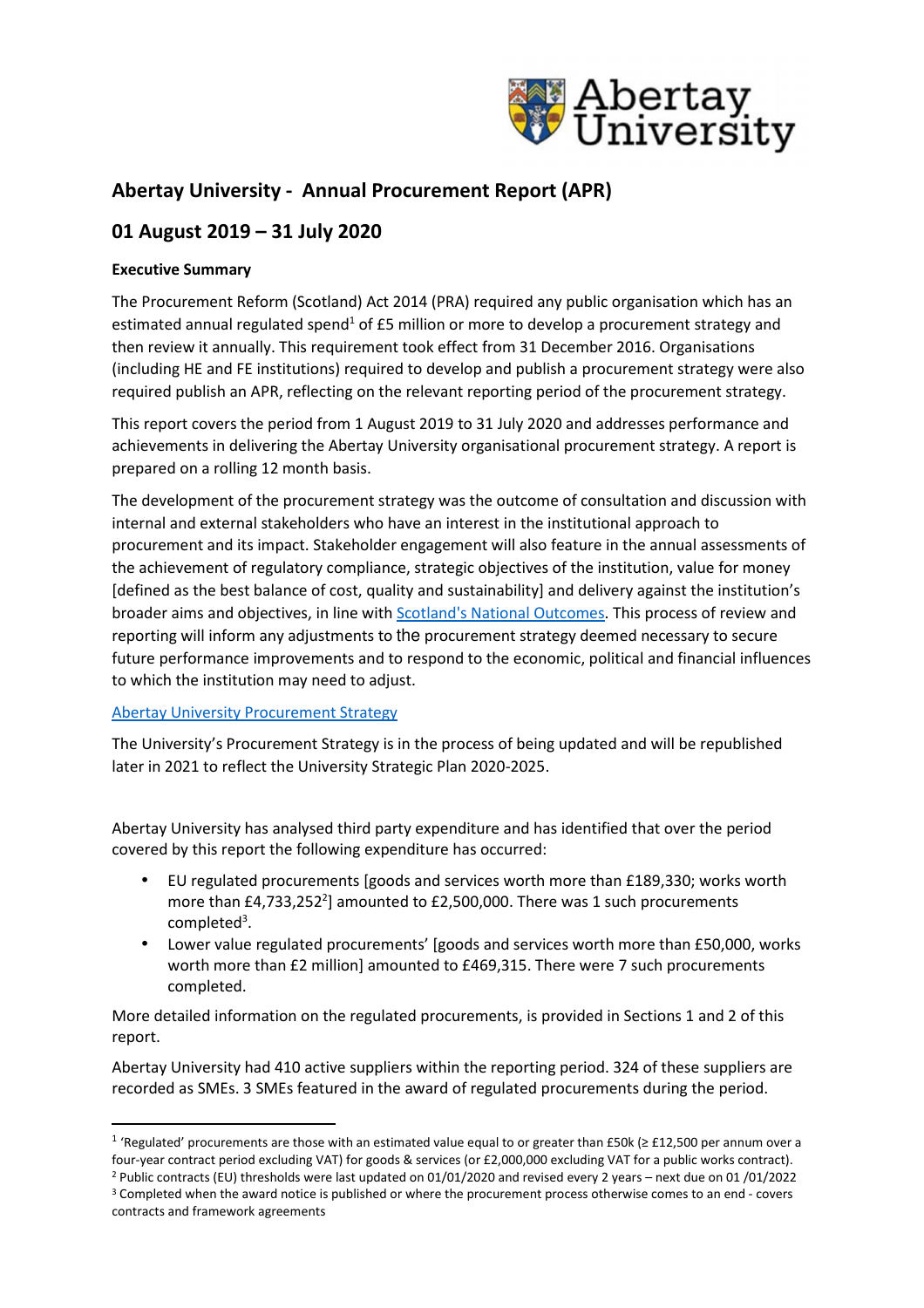The total non-pay expenditure was £10,031,096. This was made up of £5,890,314 of regulated expenditure (Suppliers where in excess of £50,000 has been spent) and £4,140,782 non-regulated expenditure.

The University optimises the use of national, sectoral, local or regional collaborative contracts and frameworks. As well as bringing leverage based savings, the burdens of risk, contract and supplier management are shared and the number of resource-intensive formal local tenders that need to take place is reduced significantly. Approximately 70% of the University's spend went through collaborative agreements during the reporting period.

Finally, the 2019 Procurement & Commercial Improvement Programme (PCIP) assessment score of 61% now places Abertay University within the Silver banding of performance. This represents an improvement of 9% on the 2016 PCIP assessment. The intention is to focus on further on developing the function prior to the next assessment due in 2022.

The remainder of this report comprises five sections:

- Section 1: Summary of Regulated Procurements Completed
- Section 2: Review of Regulated Procurement Compliance
- Section 3: Community Benefit Summary
- Section 4: Supported Businesses Summary
- Section 5: Future Regulated Procurements Summary

#### **Report Approval**

Report drafted and presented by (Name/Position): Mhairi Chalk – Head of Procurement

Report Noted and Approved by: Finance & Corporate Performance Committee

Authorised by Responsible Officer (Name/Position):

Gordon Weir – Director of Finance, Infrastructure & Corporate Services

Date of approval and authorisation: 12/01/2021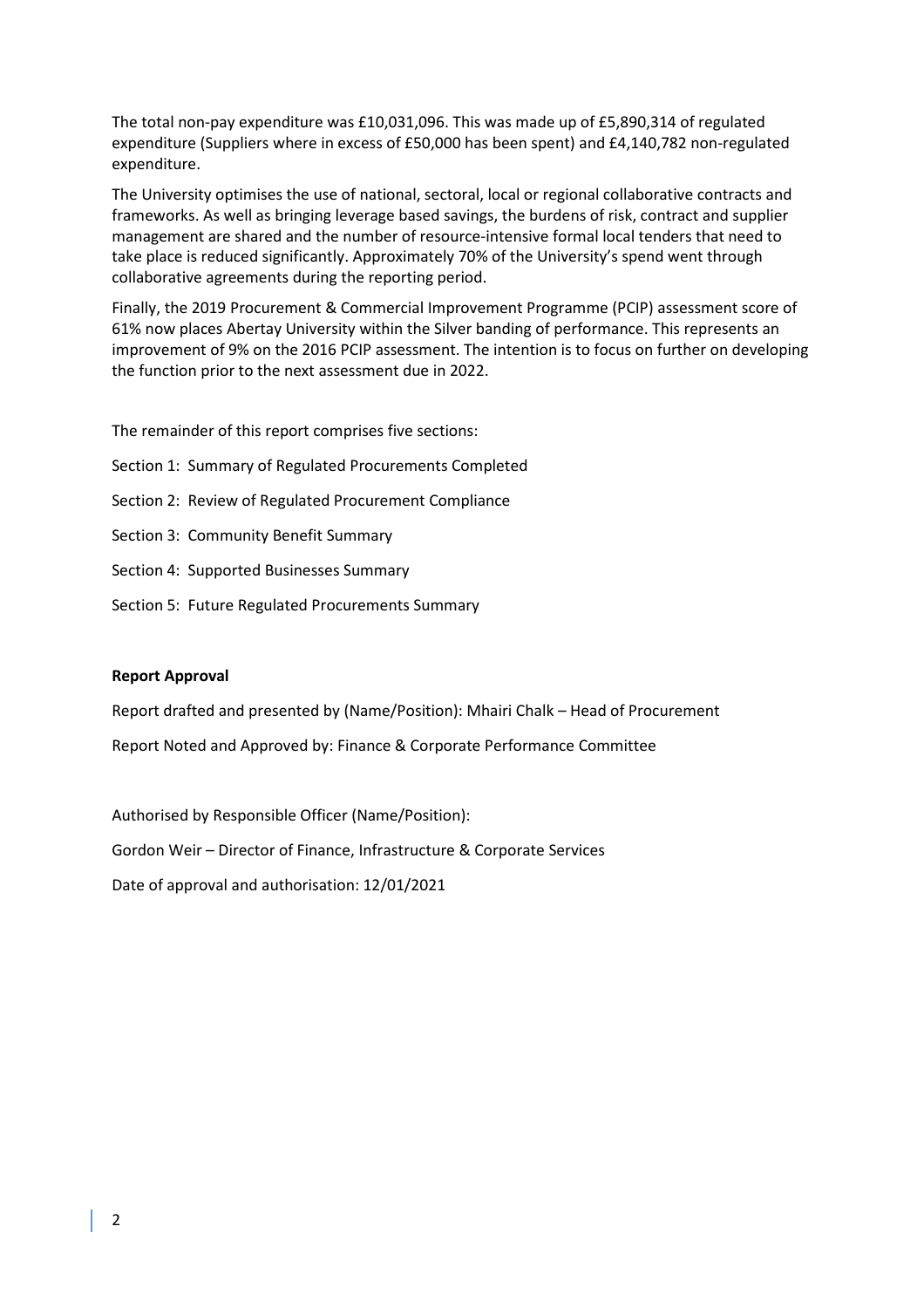# **Section 1: Summary of Regulated Procurements Completed**

Abertay University strongly believes in conducting its procurements in an open and inclusive manner with procurement objectives aligned to the University's Strategic Plan.

The detailed summary of regulated procurements completed is set out in Annex A. That information, coupled with the publication of the institutional Contracts Register and the systematic use of Public Contracts Scotland and Quick Quotes where appropriate, provides complete visibility of the University's procurement activity over the reporting period.

Page 9 of this document sets out further information to show lower value regulated procurements completed and EU regulated procurements completed. These are separated into contract categories and distinguish collaborative contracts from institutional ones.

For each completed regulated procurement the information provided shows:

- the date of award
- the start dates
- the category subject matter
- the name of the supplier
- estimated value of the contract total over contract period
- collaborative or institution owned
- the end date provided for in the contract or a description of the circumstances in which the contract will end.
- SME / supported business.

#### **Section 2: Review of Regulated Procurement Compliance**

Where appropriate, the University makes use of collaborative contracts to deliver improved contract terms, supported contract and supplier management, sustainable procurement outcomes and value for money (the best balance of cost, quality and sustainability).

Care is taken to ensure that the University appoints suppliers who are capable, reliable and who can demonstrate that they meet high ethical standards and values in the conduct of their business.

In the period covered by this report, the University has endeavoured to undertake all its regulated procurements in compliance with EU Treaty Principles of equal treatment, non-discrimination, transparency, proportionality and mutual recognition.

The onset of the Covid-19 pandemic in March 2020 resulted in a small number of contracts being extended using the extenuating circumstances set out within the Scottish Procurement Policy Note (SPPN) 4/2020, these extended contracts have been added to the forward plan of activity.

Successful delivery against the procurement strategy objectives is part of a continual improvement process that seeks incremental improvements to process and outcomes over time.

| <b>Procurement Strategy Objective</b>                                                                                                                                               | <b>Annual Report Commentary on strategy</b><br>delivery/compliance                                                                                   |
|-------------------------------------------------------------------------------------------------------------------------------------------------------------------------------------|------------------------------------------------------------------------------------------------------------------------------------------------------|
| To work with internal budget holders,<br>academic and support service colleagues and<br>suppliers to deliver innovation and best value<br>to the University, through the continuing | Abertay University procurement activity follows<br>guidelines set out in the Scottish Procurement<br>Journey ensuring consistency, and transparency. |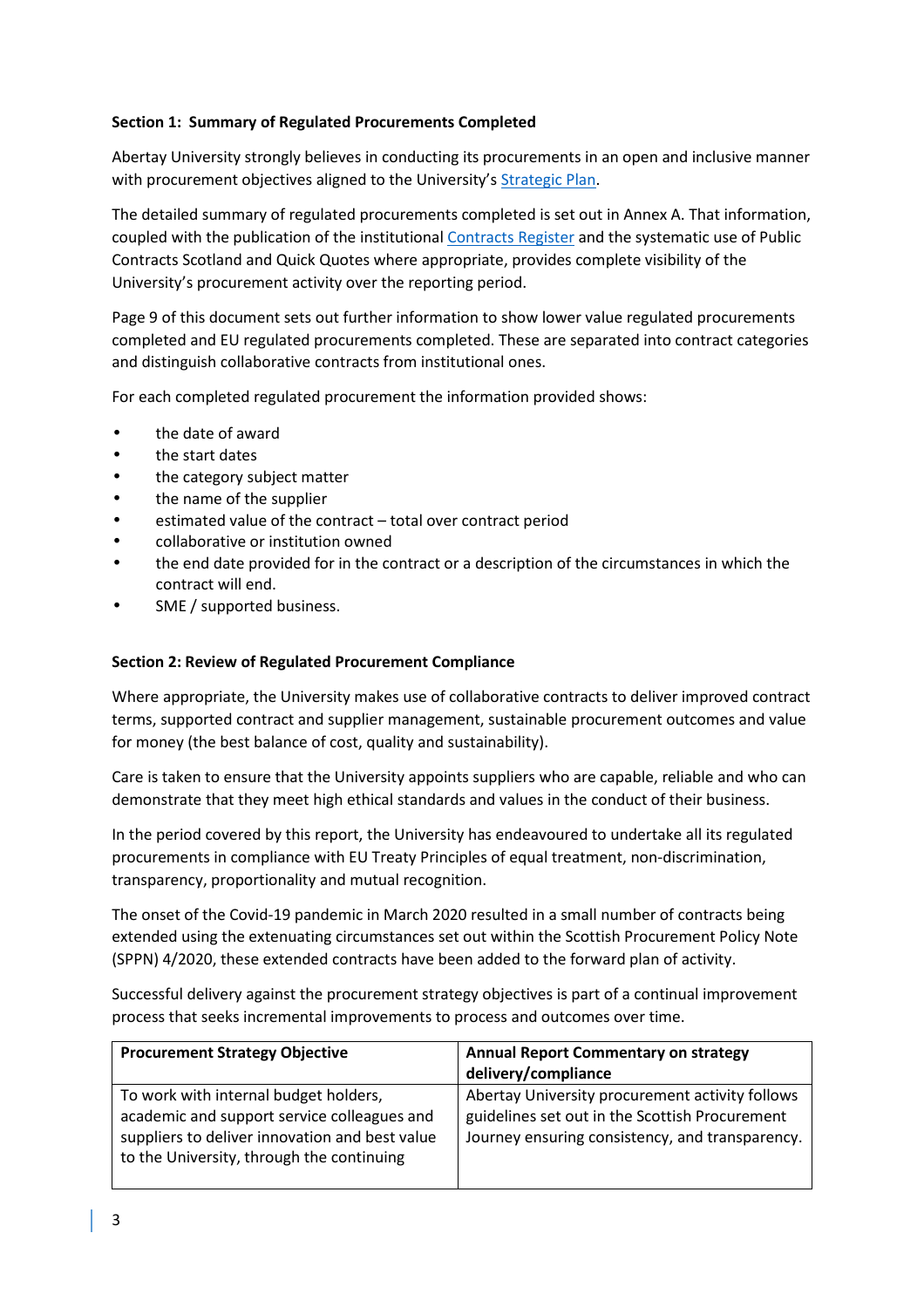| development of effective and co-ordinated                                                                                                                                                                    |                                                                                                                                                                                                                                                                                                                                                                               |
|--------------------------------------------------------------------------------------------------------------------------------------------------------------------------------------------------------------|-------------------------------------------------------------------------------------------------------------------------------------------------------------------------------------------------------------------------------------------------------------------------------------------------------------------------------------------------------------------------------|
| purchasing processes                                                                                                                                                                                         |                                                                                                                                                                                                                                                                                                                                                                               |
| To seek out professional development<br>opportunities to enrich and enhance<br>experience and capability of procurement<br>practitioners.                                                                    | Procurement staff adopt a pro-active approach<br>to their continuing professional development,<br>participating in training courses organised for<br>the sector by APUC and making use of available<br>online resources to ensure that professional<br>competence is maintained.<br>Staff involved in procurement and purchasing<br>activities are provided with guidance and |
|                                                                                                                                                                                                              | appropriate support in areas such as legal<br>compliance, sustainability and value for money.<br>Support with effective contract management<br>continues to be developed.                                                                                                                                                                                                     |
|                                                                                                                                                                                                              | Advice and guidance is available on the<br>University's intranet pages.                                                                                                                                                                                                                                                                                                       |
| To promote the delivery of value for money<br>through good procurement practice and<br>optimal use of procurement collaboration<br>opportunities.                                                            | Principles of Whole Life Costing, Quality and<br>Sustainability are encouraged to ensure<br>procurement activities deliver best value for<br>money.                                                                                                                                                                                                                           |
|                                                                                                                                                                                                              | Procurement staff work collaboratively with end<br>users and wider stakeholder groups to ensure<br>that tender specifications and contracts meet<br>the needs of the institution and are clearly<br>understood and deliverable by the supply base.                                                                                                                            |
|                                                                                                                                                                                                              | The University advocates the aggregation of<br>requirements when appropriate to maximise<br>leverage, reduce duplication of effort and<br>mitigate against unnecessary resource costs.                                                                                                                                                                                        |
|                                                                                                                                                                                                              | The uptake of framework contracts and spend<br>through collaborative agreements is increasing<br>year on year.                                                                                                                                                                                                                                                                |
| To work with our internal stakeholders and<br>suppliers to ensure continued value, managed<br>performance and minimal risk throughout the<br>life of contracts for the benefit of customers<br>and students. | Procurement staff work collaboratively with end<br>users and wider stakeholder groups to provide<br>best practice advice and guidance with a view to<br>maximising value and minimising risk in relation<br>to the provision of goods and services.                                                                                                                           |
| To develop sound and useful procurement                                                                                                                                                                      | All regulated procurements are advertised on                                                                                                                                                                                                                                                                                                                                  |
| management information in order to measure                                                                                                                                                                   | PCS and use of the Quick Quote facility for                                                                                                                                                                                                                                                                                                                                   |
| and improve procurement and supplier                                                                                                                                                                         | exercises which fall below the regulatory                                                                                                                                                                                                                                                                                                                                     |
| performance and to improve co-ordinated<br>procurement planning                                                                                                                                              | thresholds is made where appropriate.                                                                                                                                                                                                                                                                                                                                         |
|                                                                                                                                                                                                              | This approach maximises access to contract<br>opportunities and ensures these are open to as<br>many suppliers as possible.                                                                                                                                                                                                                                                   |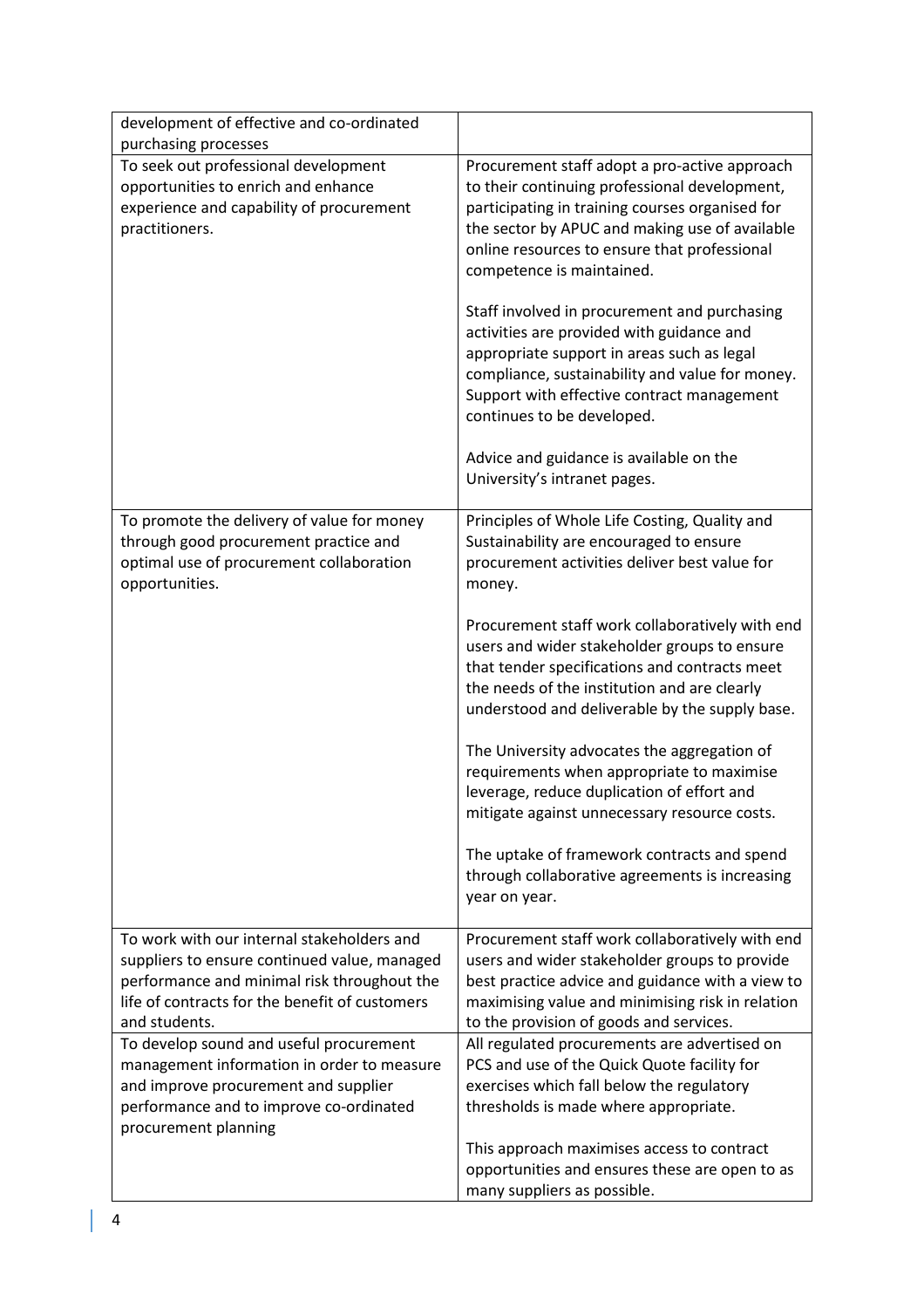|                                                                                                                                                                                                                                         | Where relevant, tender specifications make use<br>of appropriate standards and labels to ensure<br>fair and ethical trading is a consideration in<br>suppliers' offers. Use of Sector Framework<br>Agreements provides additional assurance in<br>relation to fair and ethical trading. For example,<br>the use of Electronics Watch information in the<br>procurement of ICT equipment mitigates the<br>risks of the use of forced labour in the supply<br>chain. |
|-----------------------------------------------------------------------------------------------------------------------------------------------------------------------------------------------------------------------------------------|--------------------------------------------------------------------------------------------------------------------------------------------------------------------------------------------------------------------------------------------------------------------------------------------------------------------------------------------------------------------------------------------------------------------------------------------------------------------|
|                                                                                                                                                                                                                                         | Spend analysis is undertaken to assist with<br>opportunity identification and forward planning,<br>whilst the Institutional Dashboard information<br>available from APUC provides useful benchmark<br>information in relation to spend, savings and<br>collaborative activity.                                                                                                                                                                                     |
|                                                                                                                                                                                                                                         | The externally facing contracts register is kept<br>up to date to ensure the key principles of<br>openness and transparency are met.                                                                                                                                                                                                                                                                                                                               |
| To embed sound ethical, social and<br>environmental policies within the University's<br>procurement function and to comply with<br>relevant Scottish and EU legislation through<br>compliance with the Sustainable Procurement<br>Duty. | The University is committed to contracting only<br>with suppliers that comply with all appropriate<br>and relevant legislation. Where appropriate,<br>and on a contract by contract basis, the<br>institution will assess the legislation applicable<br>to the contract and take steps to ensure bidders<br>comply with it e.g. Health and Safety, Equality<br>and GDPR/Data Protection legislation.                                                               |
|                                                                                                                                                                                                                                         | Where appropriate and proportionate, fair work<br>practices will be evaluated as part of the tender<br>process, with areas such as zero-hours contracts<br>and payment of the real/national living wage<br>being taken into consideration. The University is<br>now an accredited Living Wage employer and<br>encourages it's supply base to follow this<br>practice.                                                                                              |
|                                                                                                                                                                                                                                         | Where appropriate, Community Benefits<br>Clauses will be considered and performance<br>against these measured throughout the lifespan<br>of the contract.                                                                                                                                                                                                                                                                                                          |

The University has procurement processes and sign off arrangements that are consistent with the guidelines set out in the Procurement Journey and that have met the objectives and obligations set out immediately above.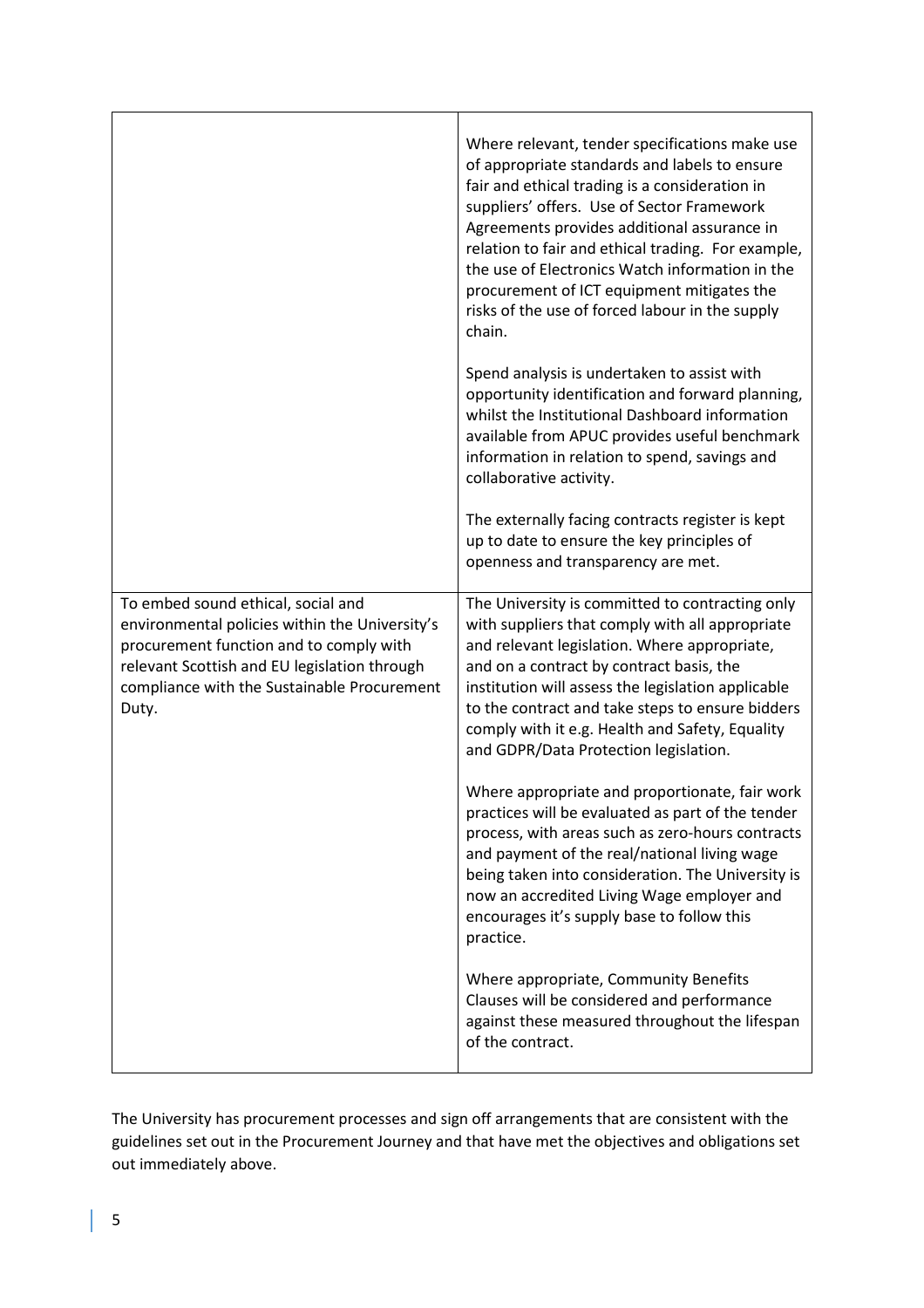## **Section 3: Community Benefit Summary**

For every procurement over £4m, the University considers how it can improve the economic social or environmental wellbeing of its area through inclusion of community benefit clauses, to assist with achieving sustainability in contracts activity. Where possible, relevant and proportionate, such clauses may be included in regulated procurements valued at below £4m.

Where applicable, as part of the tendering process, suppliers are invited to describe their approach to delivering community benefits or achieving social value through a contract. Relevant community benefits are cited such as:

- providing 'upskilling' opportunities (e.g. Toolbox talks) with students and staff,
- offering advice and assistance on the best practice methodology,
- employment, student work experience and vocational training opportunities,
- apprenticeships,
- local subcontractor opportunities available to SMEs, 3rd sector and supported businesses,
- direct involvement in community based schemes or programmes,
- equality and diversity initiatives,
- supply-chain development activity,
- educational support initiatives,
- to minimise negative environmental impacts, for example impacts associated with vehicle movements and/or associated emissions and impacts on protected areas, buildings or sites.

Where community benefits are included in a procurement (at or above the £4 million threshold), the award notice would include a statement of the benefits that are expected to be derived from the contract.

In the reporting period, there were no new contracts awarded containing community benefits.

#### **Section 4: Supported Business**

Abertay University reviews appropriate procurements to determine whether subsequent contracts could be fulfilled by a Supported Business, whilst remaining compliant with EU and Scottish Procurement Legislation and ensuring value for money for the institution (using the only Supported Business register currently available and published by Ready for Business).

There were no contracts for supported businesses in the period covered by this report, and presently there are no contracts in place with a supported business. Opportunities will continue to be explored and identified as part of future contract strategies.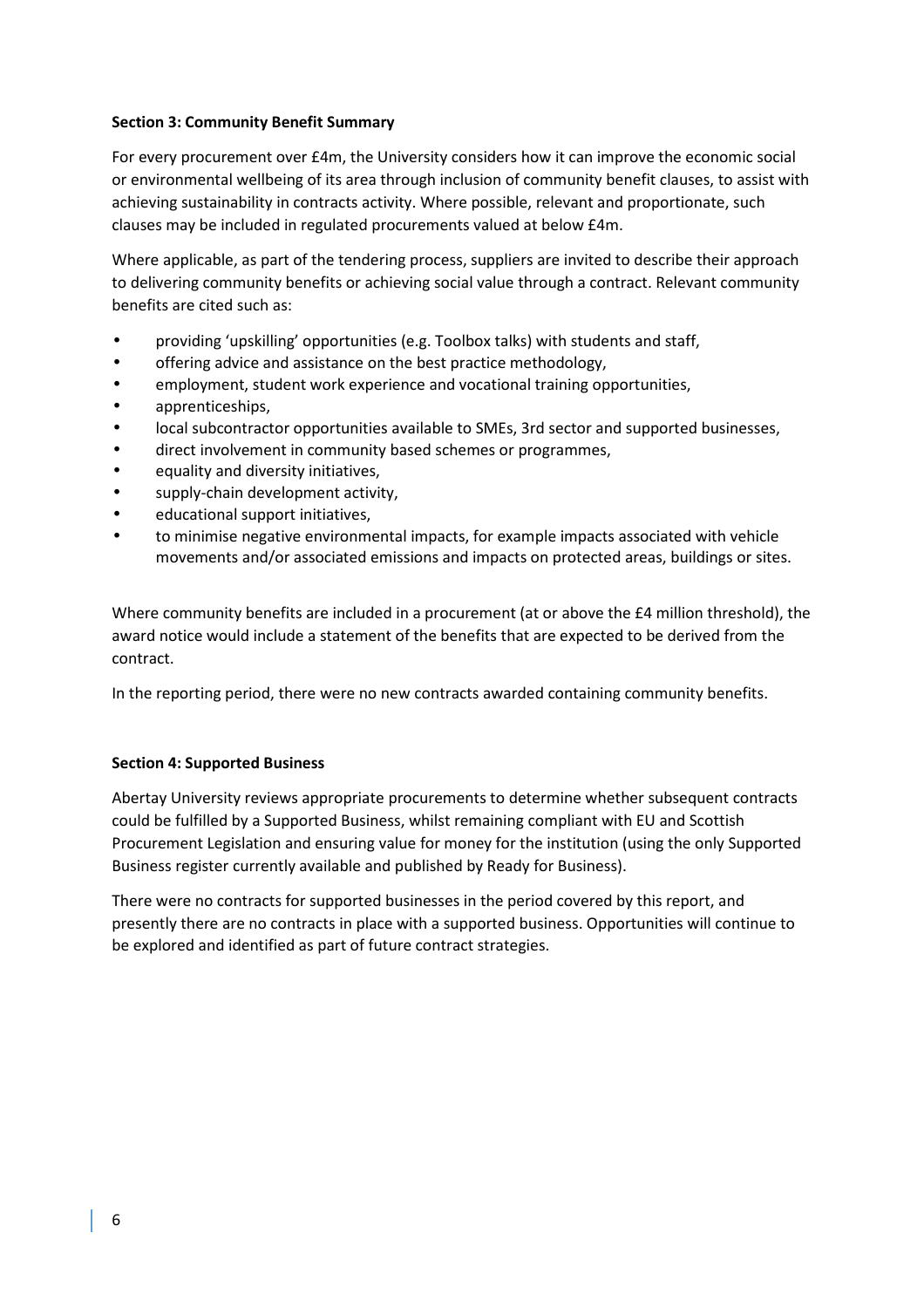#### **Section 5 – Future Regulated Procurements**

The University is keen to encourage competition by promoting optimal participation in its procurement process and achieve better value for money in its procurements. One method of achieving this is to give notice to suppliers of tendering opportunities that are expected to commence over the next two financial years after the period covered by this report.

In preparing this forward projection of anticipated regulated procurements, it is difficult to be precise about providing details of actual requirements. Over a forecast period of two years it is very probable that circumstances and priorities will change so the list of projected individual regulated procurement exercises outlined in this document should be viewed with this caveat in mind. This is particularly important during the current Covid-19 pandemic situation, where future needs and requirements may be subject to amendment and change.

The information provided covers:

- the subject matter of the anticipated regulated procurement
- whether it is a new, extended or re-let procurement
- the expected contract notice publication date
- expected award date
- expected start and end date
- the estimated value of the contract.
- contract category A, B, C or C1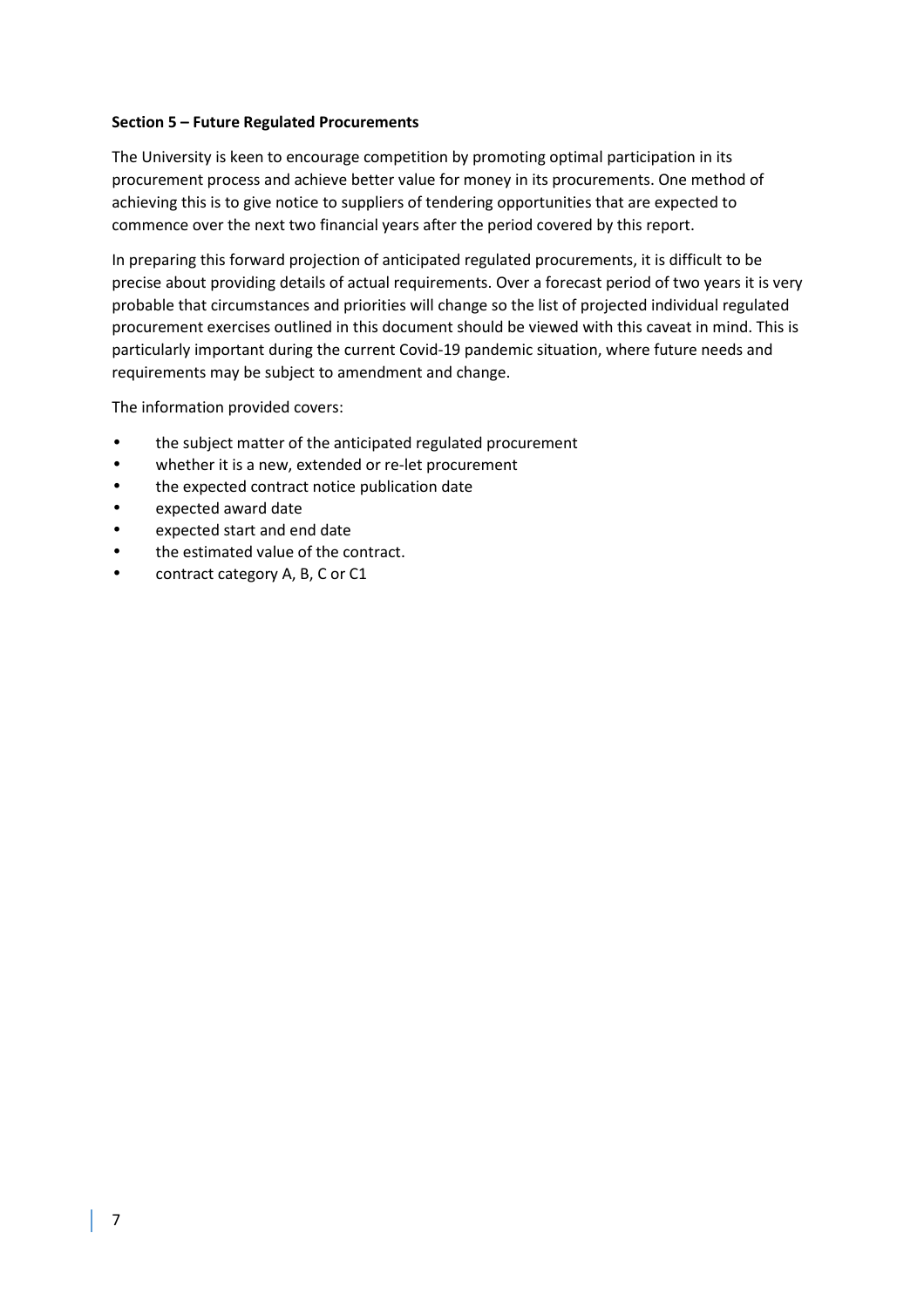## **List of Regulated Procurements Completed in the Reporting Period - 01/08/2019 – 31/07/2020**

## **Compliant**

| <b>Category Subject</b>                                | Supplier name                                | Date of<br>Award | Owner: Cat<br>$A/B$ or $C$ ? | <b>Start Date</b> | <b>End Date</b> | Value over<br>contract<br>period | <b>SME</b><br>status | Supported<br><b>Business</b> |
|--------------------------------------------------------|----------------------------------------------|------------------|------------------------------|-------------------|-----------------|----------------------------------|----------------------|------------------------------|
| <b>Condition Survey</b>                                | Faithful+Gould Limited                       | 13/08/2019       | $B - APUC$                   | 01/08/2019        | 31/01/2024      | £60,000                          | N                    | N                            |
| Donor Management & CRM System (Raiser's Edge)          | <b>Blackbaud Europe Ltd</b>                  | 01/08/2019       |                              | 01/08/2019        | 31/07/2024      | £55,515                          | N                    | N                            |
| InGame - Research Project Delivery Partner             | Interface (EDINBURGH<br>INNOVATIONS LIMITED) | 01/08/2019       |                              | 01/09/2019        | 31/08/2023      | £138,800                         |                      | N                            |
| InGame - Research Project Delivery Partner             | <b>Biome Collective</b>                      | 01/08/2019       |                              | 01/09/2019        | 31/08/2023      | £60,000                          |                      | N                            |
| InGame - Research Project Delivery Partner             | Creative Dundee                              | 01/08/2019       |                              | 01/09/2019        | 31/08/2023      | £55,000                          |                      | N                            |
| Cloud Transformation Services (including Virtual Labs) | Core Azure Ltd                               | 03/06/2020       | $A - GCloud$                 | 22/06/2020        | 21/06/2024      | £2,500,000                       | N.                   | N                            |
| <b>Travel Management</b>                               | CTM (North) Ltd                              | 25/07/2020       | $A - CCS$                    | 01/08/2020        | 31/07/2022      | £100,000                         | N                    | N                            |

#### **Non-Compliant**

There were no non-compliant regulated procurements undertaken or completed in the reporting period.

# **List of Regulated Procurements with Community Benefit Requirements Fulfilled**

There were no new regulated procurements above the community benefits threshold placed during the reporting period.

#### **List of Regulated Procurements placed with Supported Businesses**

There were no regulated procurements placed with Supported Businesses during in the reporting period.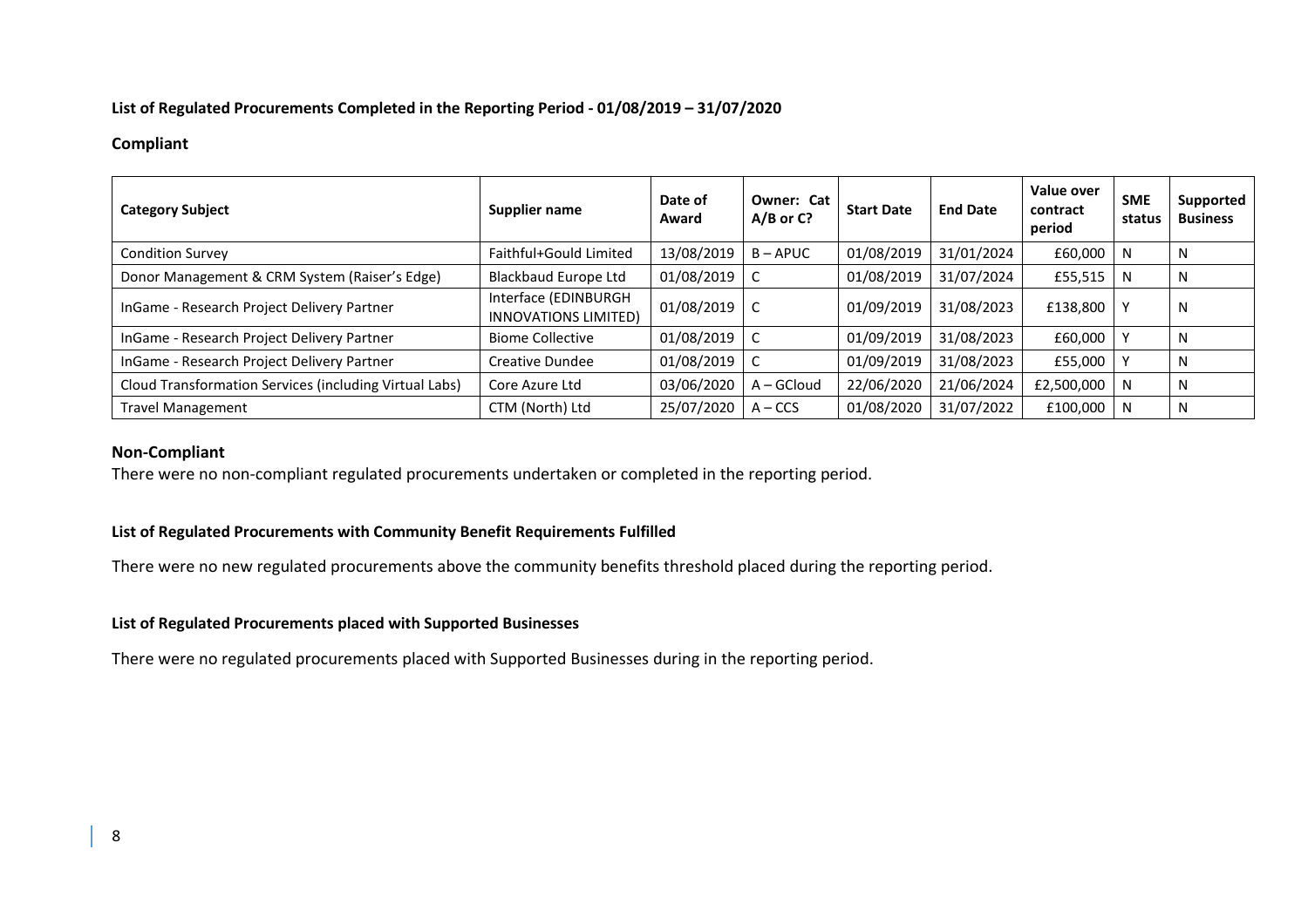## **List of Regulated Procurements planned to commence in next two F/Ys 2020/21 & 2021/22**

| <b>Category Subject Matter (Title/Desc)</b>                          | Recurrent  | <b>Notice Publication Date</b> | <b>Forecast Contract Award</b> | <b>Expected</b><br><b>Start Date</b> | <b>End Date</b> | <b>Est Contract</b><br>Value | Category                  |
|----------------------------------------------------------------------|------------|--------------------------------|--------------------------------|--------------------------------------|-----------------|------------------------------|---------------------------|
| Wifi - Upgrade & Ongoing Support/Maintenance                         | <b>New</b> | $N/A - via$ framework          | 20/08/2020                     | 24/08/2020                           | 23/08/2024      | £160,000                     | $\boldsymbol{\mathsf{A}}$ |
| Waste Management                                                     | Retender   | $N/A - via framework$          | 15/11/2020                     | 01/12/2020                           | 30/11/2025      | £50,000                      | B                         |
| Microsoft Services - EES & Azure Consumption                         | New        | $N/A - via$ framework          | 14/12/2020                     | 01/01/2021                           | 31/12/2023      | £200,000                     | B                         |
| Kydd Building - Cladding Works                                       | New        | $N/A - via$ framework          | N/A - via SCAPE<br>agreement   | 01/04/2021                           | 31/10/2021      | £7,000,000                   | Α                         |
| Cyber Quarter - Design & Build                                       | New        | N/A - via SCAPE<br>framework   | $N/A - via SCAPE$<br>agreement | 01/04/2021                           | 31/03/2022      | £2,200,000                   | <b>TBC</b>                |
| Pluralsight licences (Specialist Arts, Design, IT learning platform) | Retender   | $N/A - via$ framework          | 01/05/2021                     | 18/05/2021                           | 17/05/2025      | £70,000                      | A                         |
| Programme Marketing/Delivery Partner                                 | <b>New</b> | 01/02/2021                     | 01/05/2021                     | 01/06/2021                           | 31/05/2031      | <b>TBC</b>                   | $\mathsf C$               |
| HR/Payroll System                                                    | Retender   | $N/A - via$ framework          | 01/05/2021                     | 01/07/2021                           | 30/06/2024      | £120,000                     | B                         |
| Audio Visual - Fully Managed Service                                 | Retender   | $N/A - via$ framework          | 01/06/2021                     | 01/08/2021                           | 31/07/2026      | £300,000                     | $\, {\bf B}$              |
| Insurance Covers (exc Brokerage)                                     | Retender   | $N/A - via$ framework          | 01/06/2021                     | 01/08/2021                           | 31/07/2023      | £300,000                     | A                         |
| Legal Services                                                       | Retender   | $N/A - via$ framework          | 01/07/2021                     | 01/08/2021                           | 31/07/2024      | £210,000                     | B                         |
| Marketing & Business Stationery Print                                | <b>New</b> | <b>TBC</b>                     | 01/07/2021                     | 01/08/2021                           | 31/07/2026      | £50,000                      | $\mathsf{C}$              |
| Painterworks MTC                                                     | Retender   | 01/03/2021                     | 01/08/2021                     | 14/08/2021                           | 13/08/2025      | £120,000                     | $\mathsf C$               |
| Adobe Licence renewals                                               | Retender   | $N/A - via$ framework          | 01/08/2021                     | 15/08/2021                           | 14/08/2022      | £62,000                      | B                         |
| Content Capture (Enhanced Lecture Capture)                           | <b>New</b> | 01/03/2021                     | 01/07/2021                     | 01/09/2021                           | 31/08/2026      | £150,000                     | $\mathsf{C}$              |
| Sciencedirect freedom collection                                     | Retender   | $N/A - via$ framework          | 01/09/2021                     | 18/11/2021                           | 17/11/2026      | £56,000                      | B                         |
| <b>Investment Management Services</b>                                | Retender   | 01/07/2021                     | 31/12/2020                     | 09/03/2022                           | 08/03/2027      | £150,000                     | $\mathsf{C}$              |
| Managed Print - MFD leasing                                          | Retender   | $N/A - via$ framework          | 01/04/2022                     | 01/07/2022                           | 30/06/2025      | £100,000                     | $\overline{A}$            |
| Student Records System - Support & Maintenance                       | Retender   | $N/A - via$ framework          | 01/05/2022                     | 01/07/2022                           | 30/07/2027      | £275,000                     | B                         |
| <b>Travel Management Services</b>                                    | Retender   | $N/A - via$ framework          | 01/02/2022                     | 01/08/2022                           | 31/07/2025      | £350,000                     | A                         |
| Student Services Management Platform                                 | <b>New</b> |                                | 01/05/2022                     | 01/08/2022                           | 31/07/2025      | £63,000                      | $\mathsf{C}$              |
| <b>External Audit Services</b>                                       | Retender   | $N/A - via$ framework          | 01/06/2022                     | 01/08/2022                           | 31/07/2025      | £120,000                     | B                         |
| <b>Internal Audit Services</b>                                       | Retender   | $N/A - via$ framework          | 01/06/2022                     | 01/08/2022                           | 31/07/2025      | £125,000                     | B                         |
| <b>Residences Accomodation System</b>                                | Retender   | <b>TBC</b>                     | 01/03/2022                     | 01/09/2022                           | 30/08/2027      | £80,000                      | <b>TBC</b>                |
| <b>Current Research Information System</b>                           | Retender   | 01/03/2022                     | 01/08/2022                     | 01/03/2023                           | 28/02/2030      | £150,000                     | $\mathsf C$               |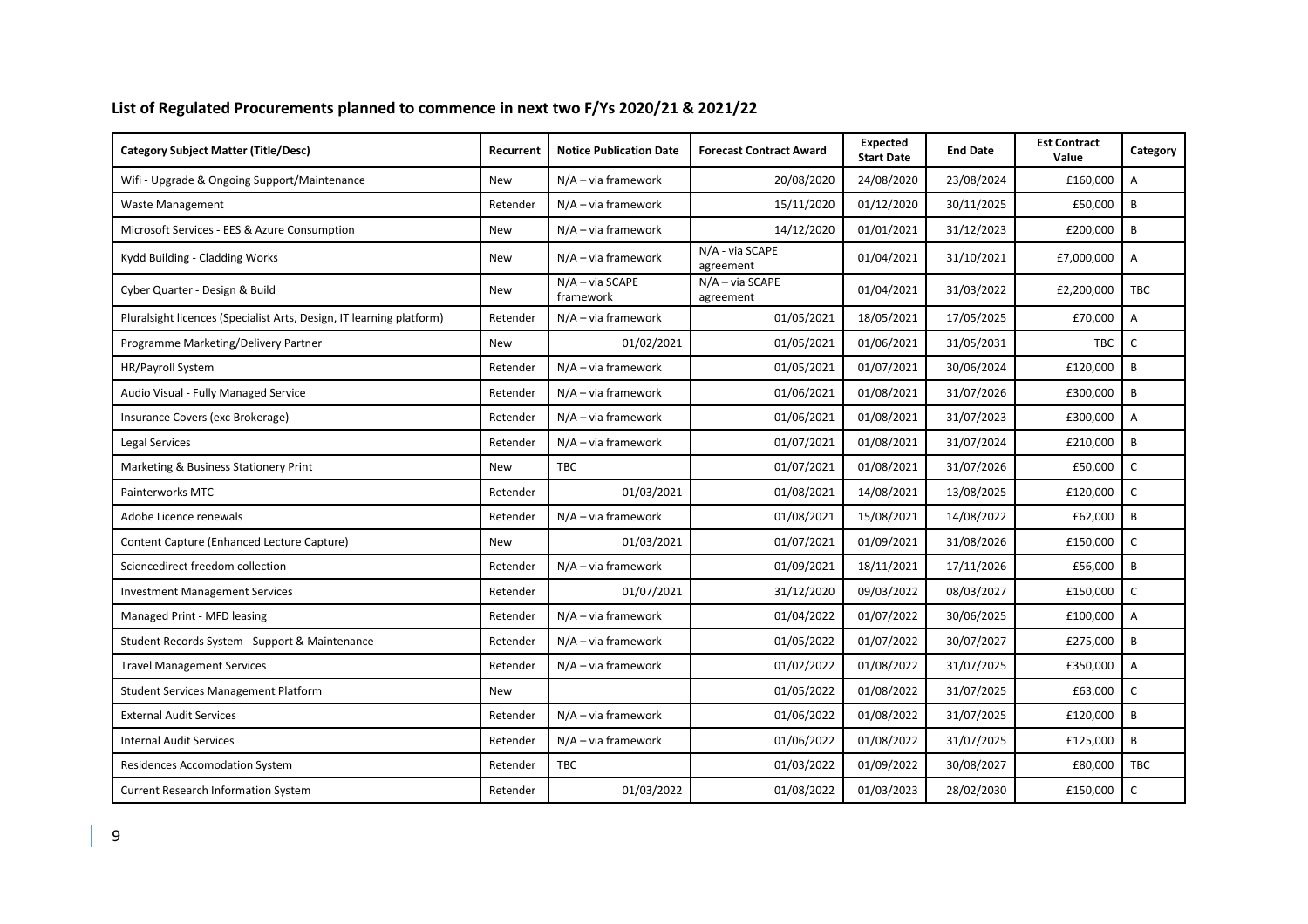# **Glossary of Terms**

| Category A  | Collaborative Contracts available to all public bodies<br>Scottish Procurement                                                                                     |
|-------------|--------------------------------------------------------------------------------------------------------------------------------------------------------------------|
| Category B  | Collaborative Contracts available to public bodies within a specific sector<br>Scottish Procurement<br>APUC<br>• Scotland Excel<br><b>NHS National Procurement</b> |
| Category C  | Local Contracts for use by individual public bodies                                                                                                                |
| Category C1 | Local or regional collaborations between public bodies                                                                                                             |

## **A, B, C and C1 Contracts** (Who buys what?)

**APUC's Code of Conduct -** APUC and its client community of colleges and universities is committed to carrying out procurement activities in an environmentally, socially, ethically and economically responsible manner and to entering into agreements and contracts with suppliers that share and adhere to its vision. To demonstrate this commitment, current and potential suppliers are asked to acknowledge their compliance with the principles of the APUC Supply Chain Code of Conduct with respect to their organisation and their supply chain.

**BT14 – Sustainability Based Benefits -** sustainability benefits where costs are not normally relevant can be reported but will normally be described in narrative including but not limited to the following areas:

- · Reduction in waste packaging and / or further use of residue from processes etc.
- · Reduction in consumption use of raw materials (consumables, utilities etc.)
- · Recycling and/or reuse of products
- · Enhanced Reputation and/or marketing opportunities
- · Community Benefits delivery
- · Carbon Reduction

Social, equality and / or environmental improvements

**Category Subject** is a collection of commodities or services sourced from the same or similar supply base, which meet a similar consumer need, or which are inter-related or substitutable.

**Community Benefits** are requirements which deliver wider benefits in addition to the core purpose of a contract. These can relate to social- economic and or environmental. Benefits. Community Benefits clauses are requirements which deliver wider benefits in addition to the core purpose of a contract. These clauses can be used to build a range of economic, social or environmental conditions into the delivery of institutional contracts.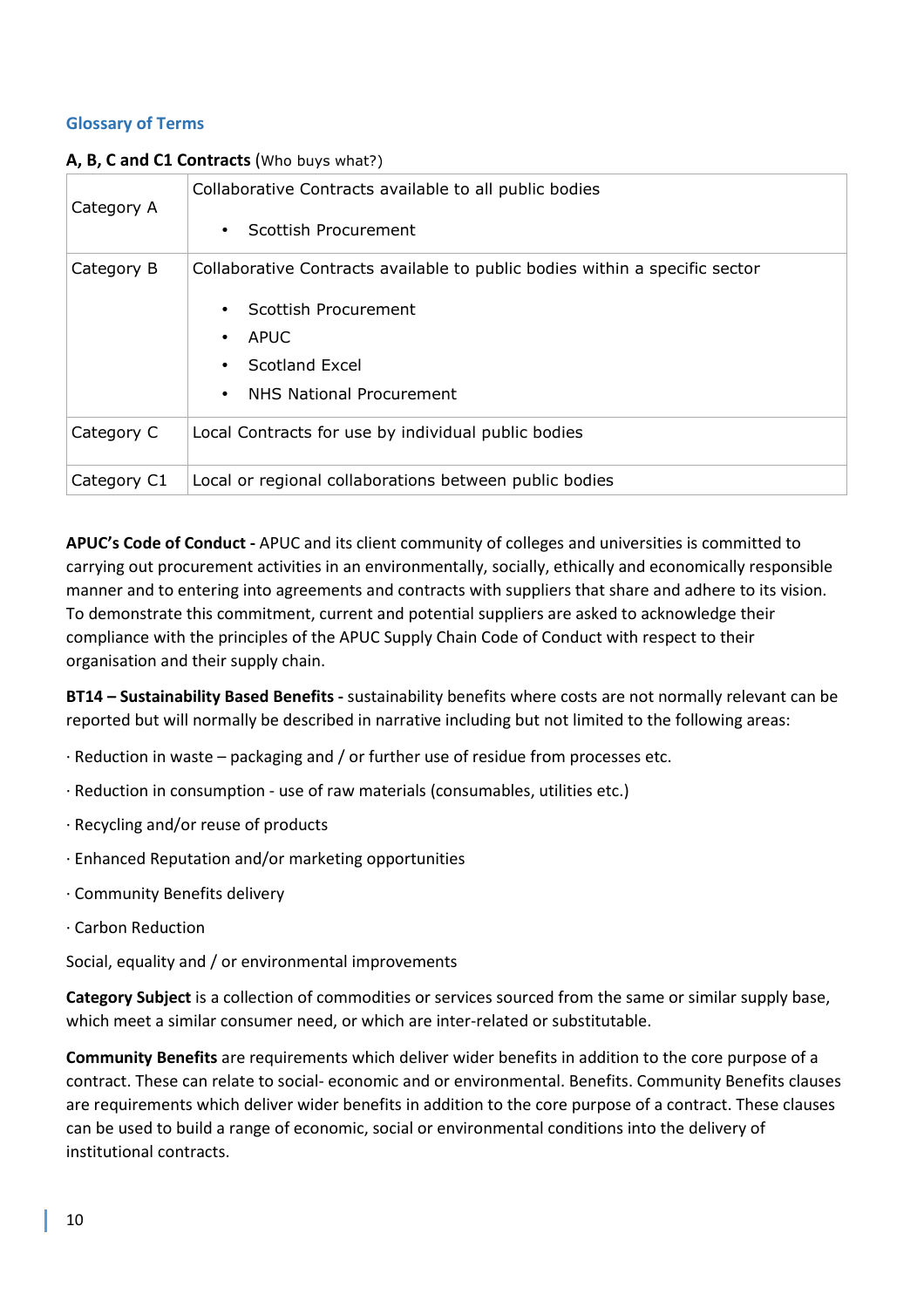**Contracts Registers** these typically provide details of the procurement exercise to capture key information about the **contract** (the goods and services, values, date started, expiry date, procurement category etc).

**Cost Avoidance** The act of eliminating costs or preventing their occurrence in the first place. It tends not to show up on, but materially impacts, the bottom-line cost and is normally referred to as a "soft" cost saving i.e. negating supplier requests to increase costs, procuring services/goods/ works under budget, obtaining prices lower than the market average/median.

**Contract management** or contract administration is the management of contracts made with customers, suppliers, partners, or employees. Contract management activities can be divided into three areas: service delivery management; relationship management; and contract administration.

**EU regulated procurements** are those whose values require that they are conducted in compliance with the Public Contracts (Scotland) Regulations 2015 and the Procurement Reform (Scotland) Act 2014.

**Flexible Framework** Self-Assessment Tool (FFSAT) enables measurement against various aspects of sustainable procurement.

**Hub (Spikes Cavell)** - The Scottish Procurement Information Hub is provided by Spikes Cavell as a spend analysis tool allowing organisations to: -

- ■Identify non-pay spend on external goods and services
- ■Identify key suppliers and how many transactions are made with each
- ■Highlight common spend across suppliers and categories
- ■Identify spend with SMEs and/or local suppliers

This information means that individual organisations and Centres of Expertise can identify where collaborative opportunities might exist and where transactional efficiencies could be made.

For more information, visit the Scottish Government's **Hub** page.

**Hunter** - Hunter has been developed by the eSolutions team. It is a database solution which uses standard Microsoft packages (Access and SQL Server) enabling organisations to effectively monitor and report on collaborative contracting activities.

As a solution, it is operational within the HE/FE sector in Scotland and is also being utilised by the HE consortia in England and Wales that also provide collaborative contracting services to the sector. Hunter has a multi-level structure which allows consortia to share collaborative agreements, make them visible to their member organisations, and in turn enabling them to record their own contracts.

**Institutional Dashboard** - is the area within the APUC Buyers Portal being developed by the APUC eSolutions team providing easy access to institutions' key management reporting data being recorded centrally through **Hunter**. The dashboard currently hosts key regulatory procurement information on Contracts Registers, forward contracting plans, expenditure reporting and APR Data. The list of reports is planned to expand to cover savings and PCIP dashboard data.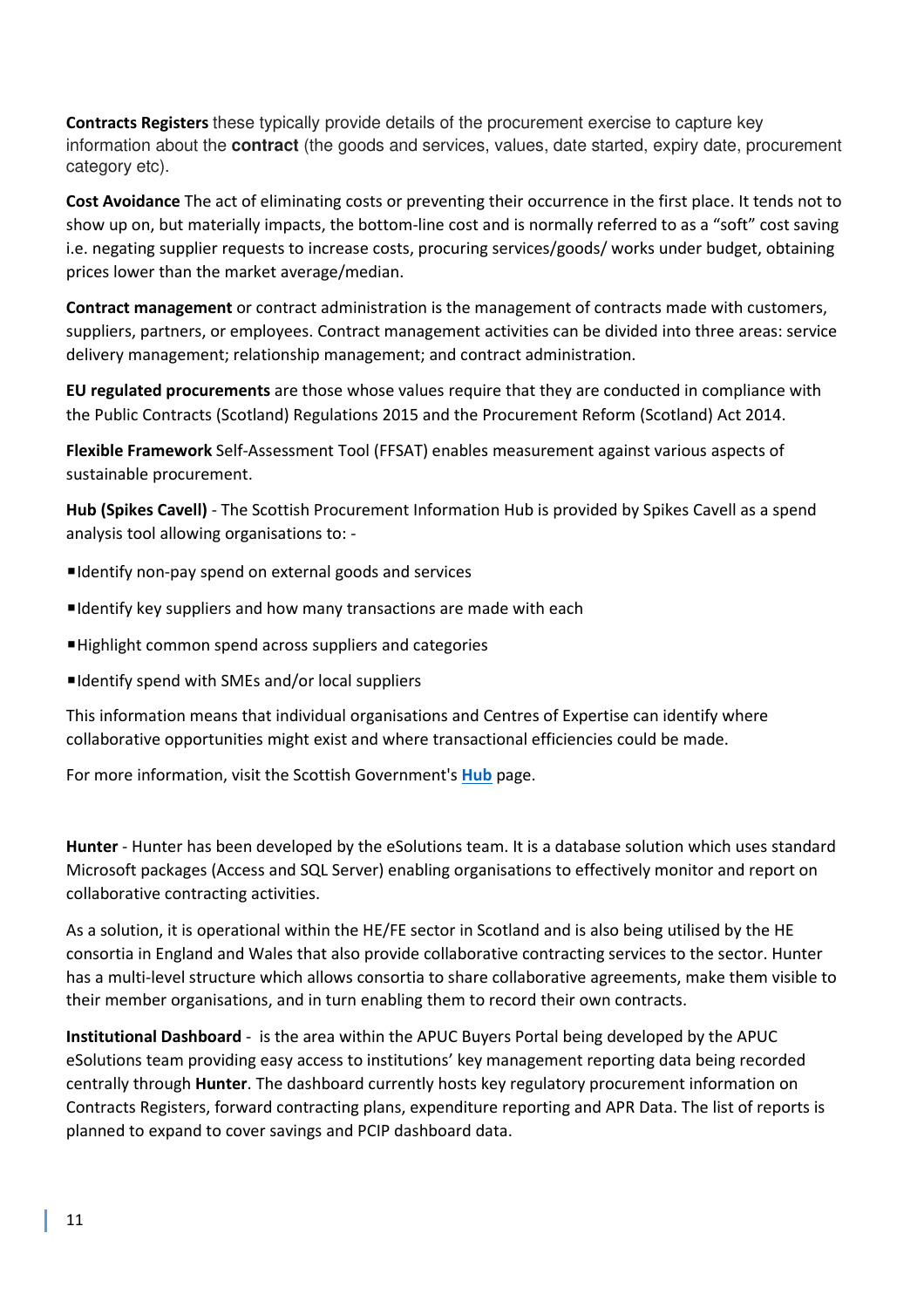**Lotting -** the Public Contracts (Scotland) Regulations 2015 encourage the use of lots (regulation 47), to promote competitiveness and to facilitate the involvement of SMEs in the public procurement market, by considering the appropriateness of dividing contracts into lots to smaller contracts

**OJEU thresholds** OJEU is the Official Journal of the European Union, the gazette of record for the European Union. Around 2500 new notices are advertised every week - these include invitations to tender, prior information notices, qualification systems and contract award notices. The European public contracts directive (2014/24/EU) applies to public authorities and the following thresholds will apply to procurement carried out whose value equals or exceeds specific thresholds. The present thresholds are (net of VAT): - for Supply, Services and Design Contracts, £164,176, for Works Contracts £4,104,394. Public contracts (EU) thresholds are revised every 2 years – this is next due on 01/01/2018.

**Output Specification** requirements are set out in terms of what you want to achieve, leaving the tenderers to decide on how they will deliver those requirements. This can lead to innovation by the tenderers. The services detailed in the output specification should be capable of objective assessment so that the performance of the supplier can be accurately monitored.

**Prioritisation** - the Sustainable Public Procurement Prioritisation Tool which is a tool to aid all procuring organisations across the Scottish Public Sector designed to bring a standard structured approach to the assessment of spend categories.

**Procurement Journey** is public procurement toolkit with guidance and templates on the procurement process to facilitate a standardised approach to the market and contract and supplier management.

**Procurement & Commercial Improvement Programme (PCIP)** replaced the previous Procurement Capability Assessment (PCA) and focuses on the policies and procedures driving procurement performance and more importantly, the results they deliver.

**PCS (Public Contracts Scotland)** is the national advertising portal used to advertise all public sector goods, services or works contract opportunities.

**PCS-Tender** is the national eTendering system, and is centrally funded by the Scottish Government. The system is a secure and efficient means for buyers and suppliers to manage tender exercises online. The standard templates enable buyers to create consistent tender documentation.

**Segmentation** the division and grouping of suppliers or contracts in relation to spend and its criticality to business.

# **Small and Medium Sized Enterprises (SMEs)** encompass –

 Micro enterprises: enterprises which employ fewer than 10 persons and whose annual turnover and/or annual balance sheet total does not exceed £1.57 million.

 Small enterprises: enterprises which employ fewer than 50 persons and whose annual turnover and/or annual balance sheet total does not exceed £7.86 million.

 Medium enterprises: enterprises which are neither micro nor small, which employ fewer than 250 persons and which have an annual turnover not exceeding £39.28 million, and/or an annual balance sheet total not exceeding £33.78 million.